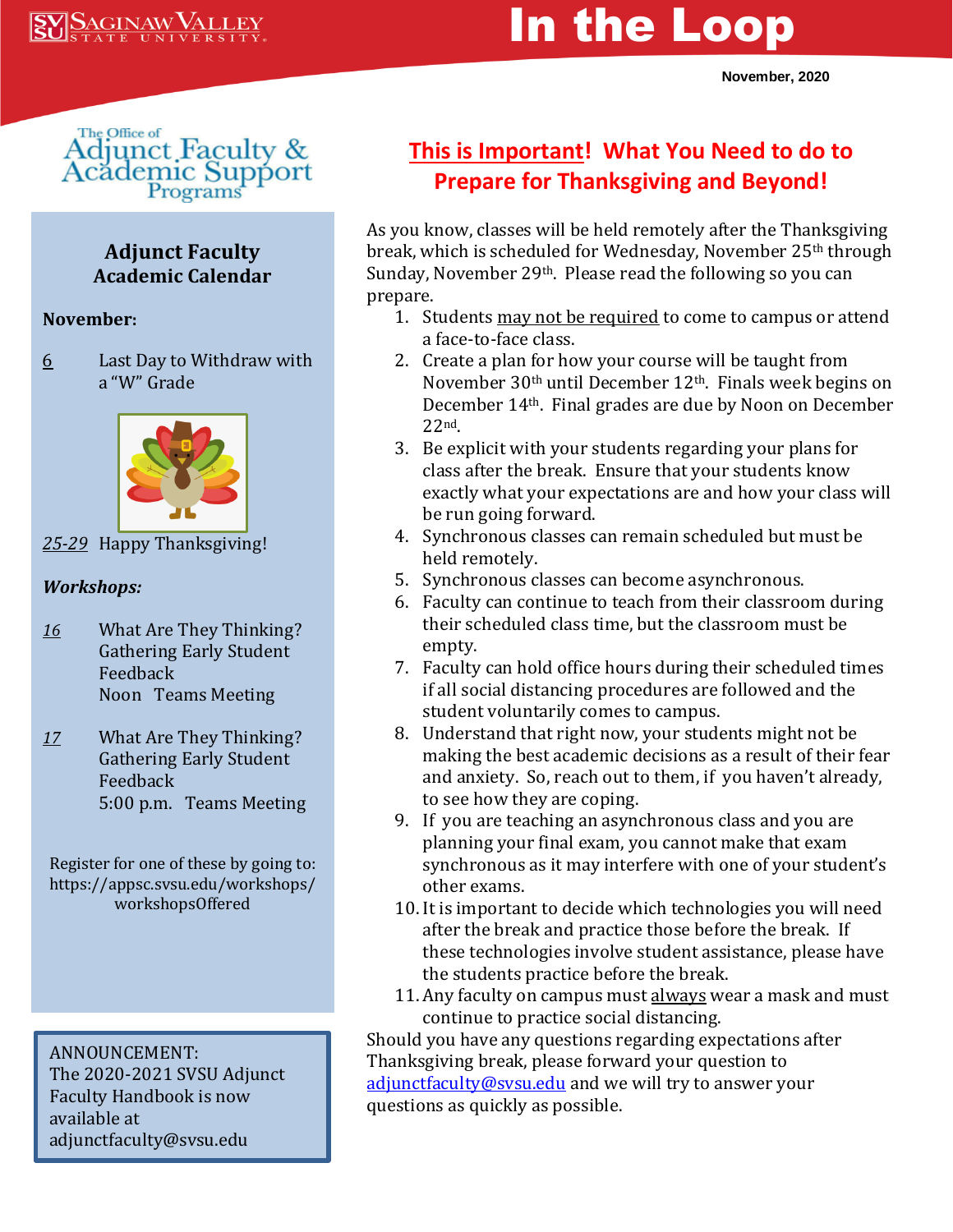# Unengaged or Missing Students

It is a best practice to follow up with any student who is either not attending class, not turning their assignments in or not engaging in a way that is in their best academic interest. However, if you have been unsuccessful in reaching out to a student who isn't participating, please contact Ann Coburn-Collins with the student's name, the name of your class, number, and section and when possible please also include the student's ID number. Ann will pass this information along to the Provost's Office who will work to follow up with the student. You can reach her at acoburn@svsu.edu

# Taking Care of Yourself

The importance of Health, Self-Care and Maintaining Balance

The Covid-19 pandemic has upended the ways in which we typically teach and interact with our students and colleagues not to mention live. Some of us never expected to teach online but that is our new reality. Given that courses are going to be taught remotely after the Thanksgiving break, we wanted to offer some advice to help you get through the next few weeks.

- 1. *Physical Health*: If there has ever been a time to think about healthy living it is now. To stay healthy and build a robust immune system you need to practice basic hygiene like washing your hands, not touching your face and practicing social distancing. Additionally, it is really important this year to get a flu shot, to choose healthy food, drink a lot of water and exercise daily.
- 2. *Mental Health*: There is a mind body connection. To maintain physical health, we need to take care of our psychological well-being. Emotions can affect our blood chemistry, heart rate and digestive track. To reduce levels of stress and anxiety to promote a healthy mind body connection, professionals advise that we get a lot of exercise as that increases our endorphins and lowers our cortisol levels helping to improve our moods. Cut back on the caffeine because it is a stimulant and can cause anxiety. Try to journal. Physically writing down your thoughts and feelings can help reduce stress and anxiety. Finally, it seems like there are more questions than answers these days. The unknown can contribute to increased levels of stress and anxiety. Therefore, it is important to recognize what is you can control and recognize that which isn't within your control.
- 3. *Self-care*: Make time for relationships. Look to your family, friends and colleagues to provide that social/emotional support you might be needing. Video chats like Facetime, Teams or Zoom are good ways to keep these connections and continue to maintain social distance. With your connections you might consider having a virtual coffee klatch or happy hour. Take time for yourself as this is essential to a strong well-being. Find humor and laughter in your day. Having fun conversations with friends or watching a funny movie or video will help you cope with stressful situations and is an effective self-care activity.
- 4. *Life Balance*: Prior to the pandemic you had a pretty regular schedule. Creating a new schedule that fits with your new reality, will help you regain your life balance. To do so, avoid multi-tasking, limit your screen time and take breaks. Also try to keep track of your time. Try to plan your days and stick to the schedule you have developed so that your productivity will increase.

It is easy to become involved in the stress and anxiety that Covid-19 has created. So hopefully, if you work to monitor your physical/mental health, practice self-care and maintain a healthy life balance, you will weather this storm and come out of this crisis positively. These practices will also help you be the teacher you want to be.